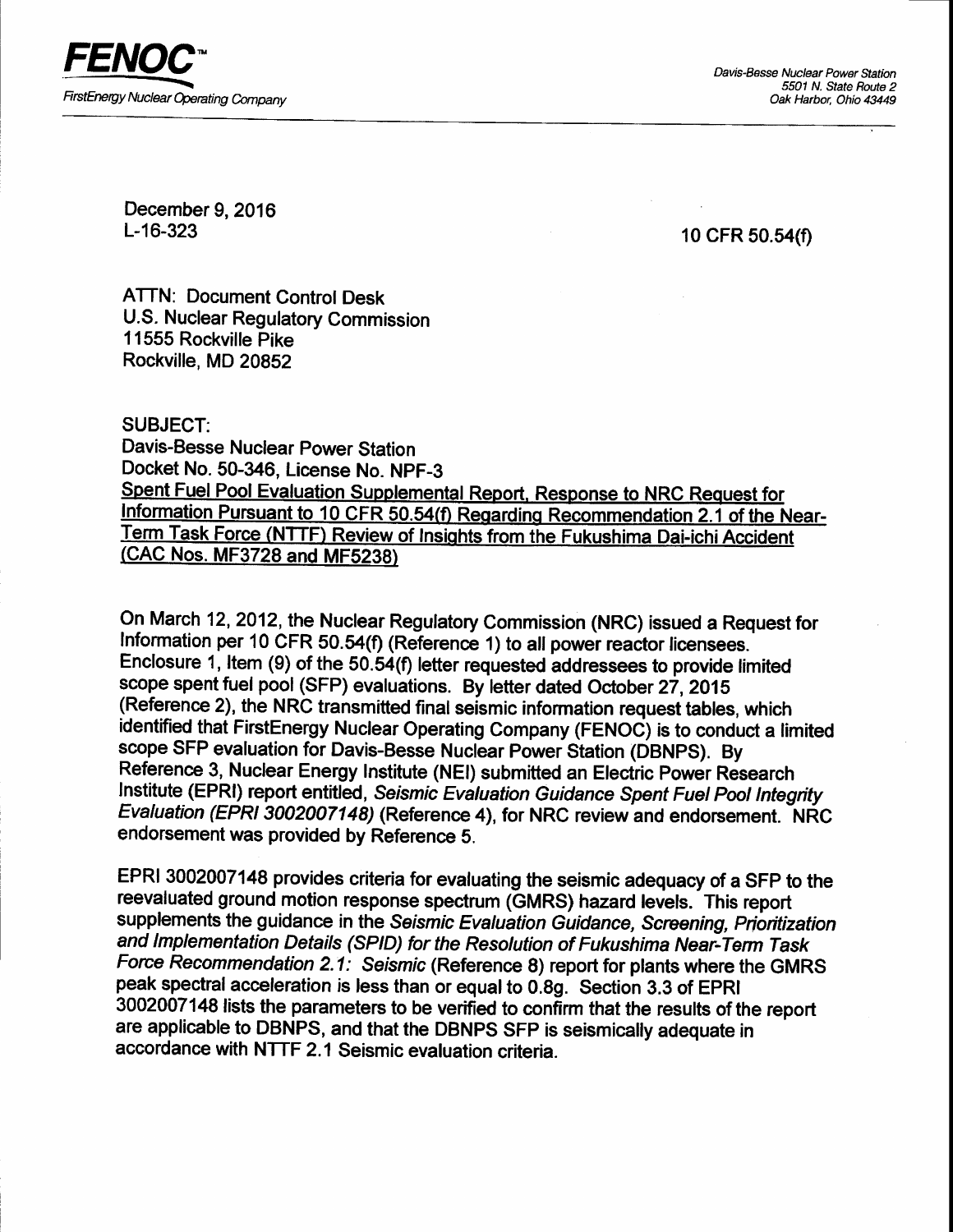Davis-Besse Nuclear Power Station L-16-323 Page 2

The attachment to this letter provides the data for DBNPS that confirms applicability of the EPRI 3002007148 criteria, confirms that the SFP is seismically adequate, and provides the requested information in response to ltem (9) of the 50.54(f) letter associated with NTTF Recommendation 2.1 Seismic evaluation criteria.

There are no new regulatory commitments contained in this letter and no revisions to existing regulatory commitments. If there are any questions or if additional information is required, please contact Mr. Thomas A. Lentz, Manager - Fleet Licensing, at 330-315-6810.

I declare under penalty of perjury that the foregoing is true and correct. Executed on December  $q$  , 2016.

Respectf

**Z**erry J. Br Director, Site Performance Improvement

**Attachment** Site-Specific Spent Fuel Poof Criteria for Davis-Besse Nuclear Power Station

References:

- 1. NRC Lefter, Request for Information Pursuant to Title 10 of the Code of Federal Regulations 50.54(f) Regarding Recommendations 2. 1, 2.3, and 9.3, of the Near-Term Task Force Review of Insights from the Fukushima Dalichi Accident, dated March 12, 2012, Agencywide Documents Access and Management System (ADAMS) Accession Number ML12053A340.
- 2. NRC Letter, Final Determination of Licensee Seismic Probabilistic Risk Assessments Under the Request for Information Pursuant to Title 10 of the Code of Federal Regulations 50.54(f) Regarding Recommendation 2.1 "Seismic" of the Near-Term Task Force Review of Insights from the Fukushima Dai-ichi Accident, dated October 27, 2015, ADAMS Accession Number ML15194A015.
- 3. NEI Letter, Request for Endorsement of Seismic Evaluation Guidance: Spent Fuel Pool Integrity Evaluation (EPRI 3002007148), dated February 23, 2016, ADAMS Accession Number ML16055A017.
- 4. EPRI Report 3002007148, Seismic Evaluation Guidance Spent Fuel Pool Integrity Evaluation, February 2016, ADAMS Accession Number ML16055A021.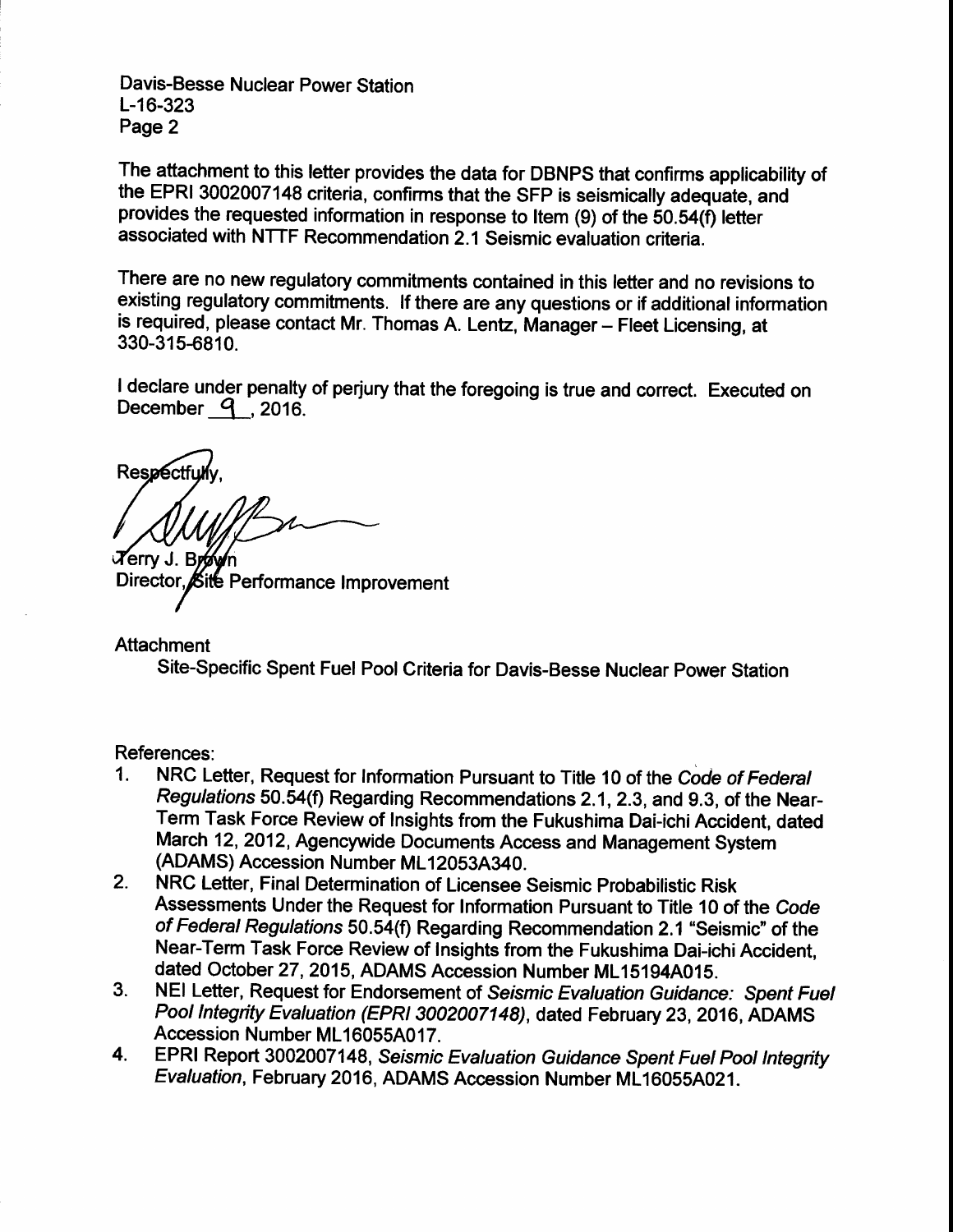Davis-Besse Nuclear Power Station L-16-323 Page 3

- 5. NRC Letter, Endorsement of Electric Power Research Institute Report 3002007148, "Seismic Evaluation Guidance: Spent Fuel Pool Integrity Evaluation," dated March 17 , 2016, ADAMS Accession Number ML15350A158.
- 6. FENOC Letter, FirstEnergy Nuclear Operating Company (FENOC) Seismic Hazard and Screening Report (CEUS Sites), Response to NRC Request for Information Pursuant to 10 CFR 50.54(f) Regarding Recommendation 2.1 of the Near-Term Task Force (NTTF) Review of Insights from the Fukushima Dai-ichi Accident, dated March 31, 2014, ADAMS Accession Number ML14092A203.
- 7. NRC Letter, Davis-Besse Nuclear Power Station, Unit 1 - Staff Assessment of lnformation Provided Pursuant to Title 10 of the Code of Federal Regulations Part 50, Section 50.54(f), Seismic Hazard Reevaluations for Recommendation 2.1 of the Near-Term Task Force Review of Insights from the Fukushima Dai-ichi Accident (TAC No. MF3728), dated August 25,2015, ADAMS Accession Number ML15230A289.
- 8. EPRI Report 1025287, Seismic Evaluation Guidance, Screening, Prioritization and lmplementation Details ISPID] for the Resolution of Fukushima Near-Term Task Force Recommendation 2.1: Seismic, November 2012, ADAMS Accession Number ML12333A170.
- 9. FENOC Letter, FirstEnergy Nuclear Operating Company (FENOC) Expedited Seismic Evaluation Process (ESEP) Reports, Response to NRC Request for Information Pursuant to 10 CFR 50.54(f) Regarding Recommendation 2.1 of the Near-Term Task Force (NTTF) Review of Insights from the Fukushima Dai-ichi Accident, dated December 19, 2014, ADAMS Accession Number ML14353A059.
- 10. NRC Letter, Davis-Besse Nuclear Power Station, Unit 1 Staff Review of Interim Evaluation Associated with Reevaluated Seismic Hazard Implementing Near-Term Task Force Recommendation2.l (TAC No. MF5238), dated October 19,2015, ADAMS Accession Number ML15273A237.
- cc: Director, Office of Nuclear Reactor Regulation (NRR) NRC Region lll Administrator NRC Resident Inspector NRR Project Manager Utility Radiological Safety Board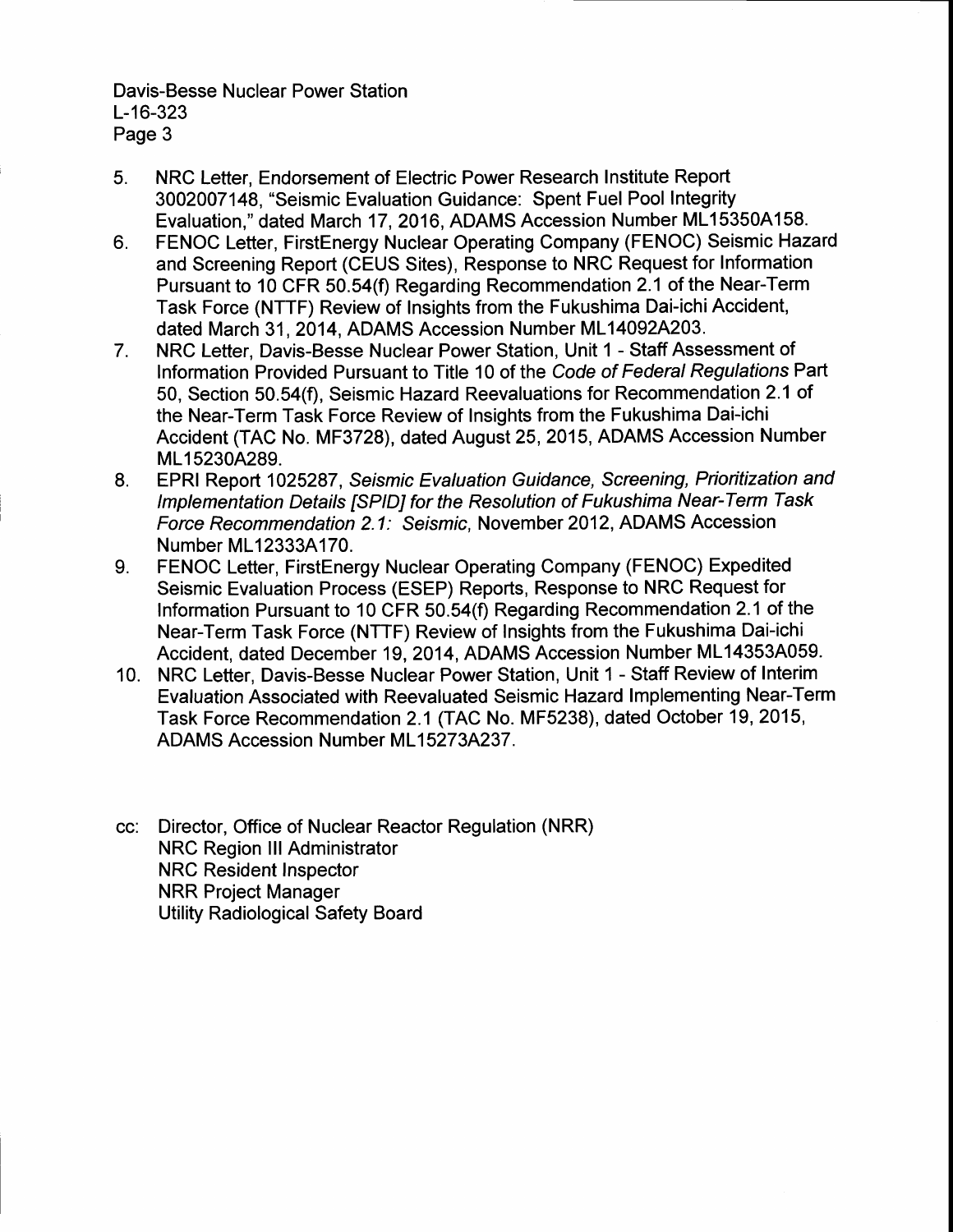## ATTACHMENT

FirstEnergy Nuclear Operating Company

Davis-Besse Nuclear Power Station

Docket No. 50-346

License No. NPF-3

Site-Specific Spent Fuel Pool Criteria for Davis-Besse Nuclear Power Station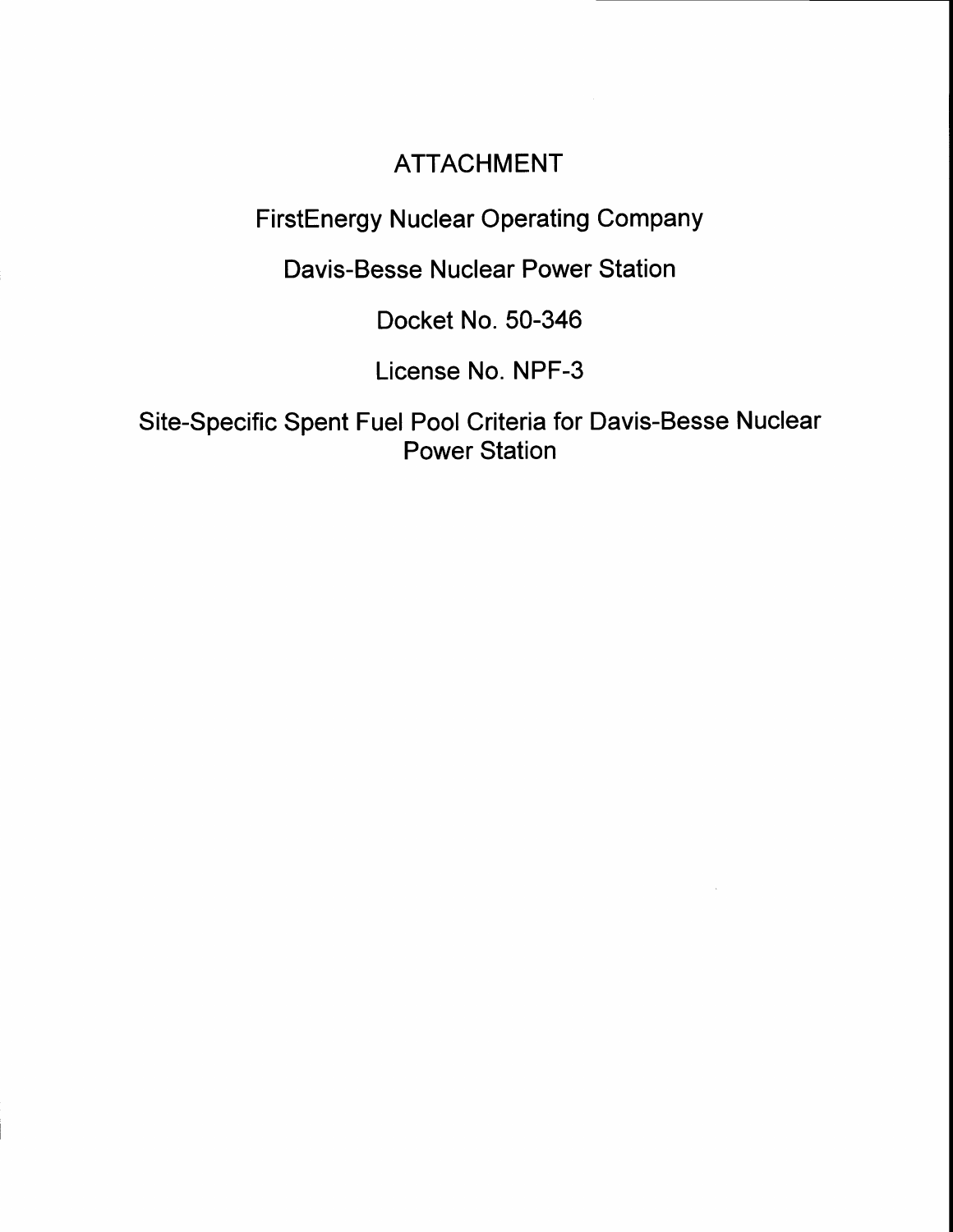Attachment L-16-323 Page 1 of 3

The 50.54(f) letter (Reference 1) requested that, in conjunction with the response to NTTF Recommendation 2.1, a seismic evaluation be made of the SFP. More specifically, plants were asked to consider "all seismically induced failures that can lead to draining of the SFP." Such an evaluation would be needed for any plant in which the ground motion response spectrum (GMRS) exceeds the safe shutdown earthquake (SSE) in the 1 to 10 Hz frequency range. The staff confirmed through References 2 and 7 that the GMRS exceeds the SSE and concluded that a SFP evaluation is merited for the FirstEnergy Nuclear Operating Company (FENOC, the licensee) Davis-Besse Nuclear Power Station (DBNPS). By letter dated March 17,2016 (Reference 5), the staff determined that EPRI 3002007148 was an acceptable approach for performing SFP evaluations for plants where the peak spectral acceleration is less than or equal to 0.8g.

The table below lists the criteria from Section 3.3 of EPRI 3002007148 along with data for DBNPS that confirms applicability of the EPRI 3002007148 criteria and confirms that the SFP is seismically adequate and can retain adequate water inventory for 72 hours in accordance with NTTF 2.1 Seismic evaluation criteria.

| SFP Criteria from EPRI 3002007148                                                                                                 | <b>Site-Specific Data</b>                                                                                                                                                                                                                                                                                                                                                                                                                                                                                                                                                                                                                                                                                                                                                                                                                                                                                                                                                                                                                                                                                                                                                                                                                        |  |
|-----------------------------------------------------------------------------------------------------------------------------------|--------------------------------------------------------------------------------------------------------------------------------------------------------------------------------------------------------------------------------------------------------------------------------------------------------------------------------------------------------------------------------------------------------------------------------------------------------------------------------------------------------------------------------------------------------------------------------------------------------------------------------------------------------------------------------------------------------------------------------------------------------------------------------------------------------------------------------------------------------------------------------------------------------------------------------------------------------------------------------------------------------------------------------------------------------------------------------------------------------------------------------------------------------------------------------------------------------------------------------------------------|--|
| <b>Site Parameters</b>                                                                                                            |                                                                                                                                                                                                                                                                                                                                                                                                                                                                                                                                                                                                                                                                                                                                                                                                                                                                                                                                                                                                                                                                                                                                                                                                                                                  |  |
| 1. The site-specific GMRS peak<br>spectral acceleration at any<br>frequency should be less than or<br>equal to 0.8g.              | The GMRS peak spectral acceleration in NTTF 2.1<br>Seismic Hazard and Screening Report Davis-Besse<br>Nuclear Power Station Ottawa County, Ohio (Reference<br>6), as accepted by the NRC in Davis-Besse Nuclear Power<br>Station, Unit 1 - Staff Assessment of Information Provided<br>Pursuant to Title 10 of the Code of Federal Regulations<br>Part 50, Section 50.54(f), Seismic Hazard Reevaluations<br>for Recommendation 2.1 of the Near-Term Task Force<br>Review of Insights From the Fukushima Dai-ichi Accident<br>(TAC No. MF3728) (Reference 7), has been superseded<br>by the FirstEnergy Nuclear Operating Company (FENOC)<br><b>Expedited Seismic Evaluation Process (ESEP) Reports,</b><br>Response to NRC Request for Information Pursuant to<br>10 CFR 50.54(f) Regarding Recommendation 2.1 of the<br>Near-Term Task Force (NTTF) Review of Insights from the<br>Fukushima Dai-ichi Accident (Reference 9), as accepted<br>by the NRC in letter Davis-Besse Nuclear Power Station,<br>Unit 1 - Staff Review of Interim Evaluation Associated with<br>Reevaluated Seismic Hazard Implementing Near-Term<br>Task Force Recommendation 2.1 (Reference 10), is 0.54g,<br>which is $\leq$ 0.8g; therefore, this criterion is met. |  |
| <b>Structural Parameters</b>                                                                                                      |                                                                                                                                                                                                                                                                                                                                                                                                                                                                                                                                                                                                                                                                                                                                                                                                                                                                                                                                                                                                                                                                                                                                                                                                                                                  |  |
| 2. The structure housing the SFP<br>should be designed using an SSE<br>with a peak ground acceleration<br>(PGA) of at least 0.1g. | The SFP is housed in the auxiliary building, which is<br>seismically designed to the site SSE with a PGA of 0.15g<br>per USAR Section 3.2.1. The DBNPS PGA is greater than<br>0.1g; therefore, this criterion is met.                                                                                                                                                                                                                                                                                                                                                                                                                                                                                                                                                                                                                                                                                                                                                                                                                                                                                                                                                                                                                            |  |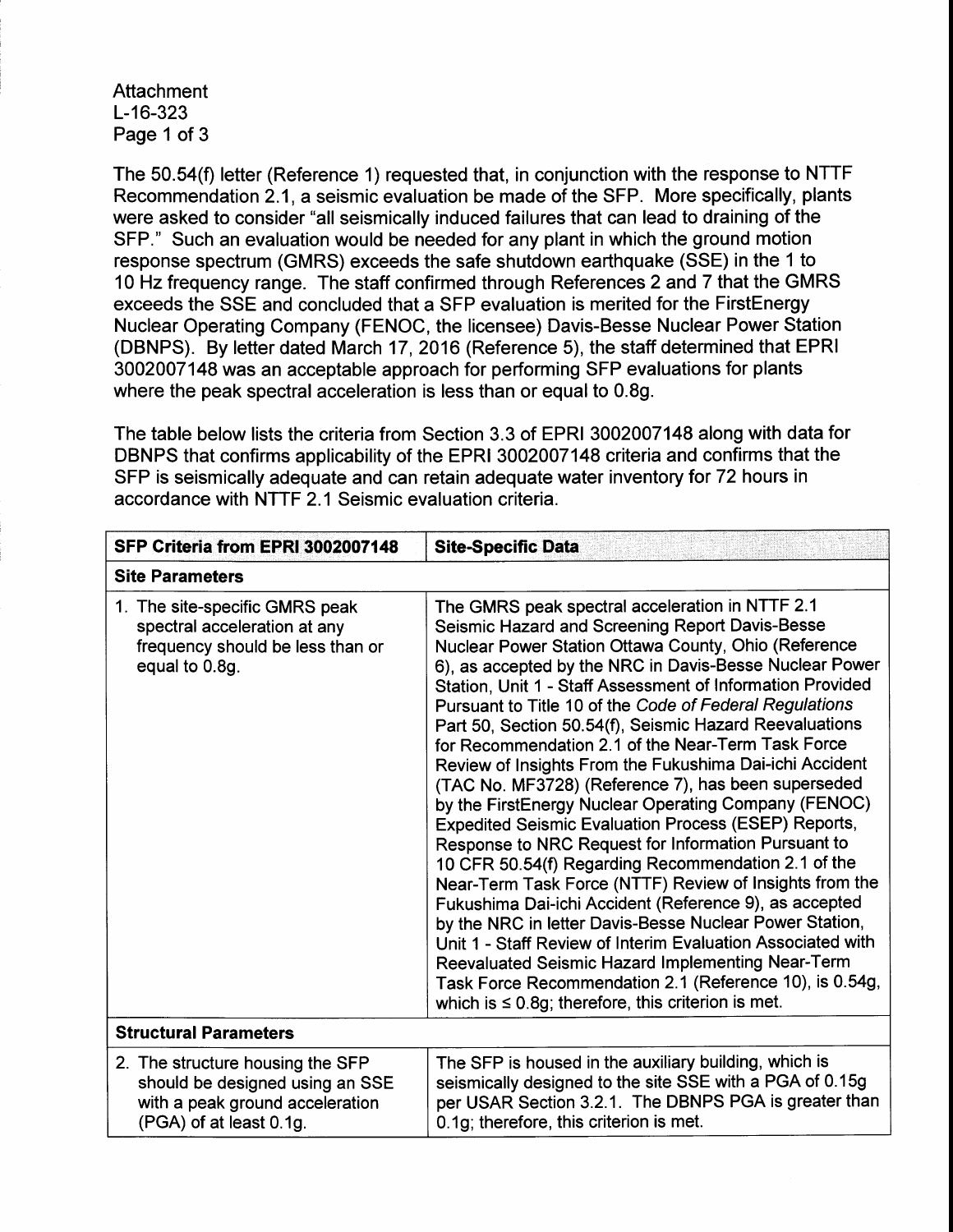## Attachment L-16-323 Page 2 of 3

| SFP Criteria from EPRI 3002007148                                                                                                                                                                                                                    | <b>Site-Specific Data</b>                                                                                                                                                                                                                                                                                                                                                                                                                                                                                                                                                                                                                                                                                                                                                                                      |  |
|------------------------------------------------------------------------------------------------------------------------------------------------------------------------------------------------------------------------------------------------------|----------------------------------------------------------------------------------------------------------------------------------------------------------------------------------------------------------------------------------------------------------------------------------------------------------------------------------------------------------------------------------------------------------------------------------------------------------------------------------------------------------------------------------------------------------------------------------------------------------------------------------------------------------------------------------------------------------------------------------------------------------------------------------------------------------------|--|
| 3. The structural load path to the SFP<br>should consist of some combination<br>of reinforced concrete shear wall<br>elements, reinforced concrete frame<br>elements, post-tensioned concrete<br>elements and/or structural steel<br>frame elements. | The SFP is housed in Auxiliary Building, Area 8, which is<br>constructed of steel framing, reinforced concrete (RC)<br>walls, roofs and floors [Ref. Drawings C-202 and C-230].<br>The exterior walls of the SFP are 5 ft. 6 in. thick RC walls.<br>The SFP floor is a 5 ft. thick RC slab. The structural load<br>path from the SFP to the foundation consists of 5 ft 6 in.<br>thick RC walls at the boundary of the pool and also by<br>several 2 ft. to 3 ft. thick intermediate bearing walls of<br>13 ft. 6 in. height. The foundation mat is a 3 ft. thick RC<br>slab that bears on bedrock. Therefore, this criterion is met<br>for DBNPS.                                                                                                                                                             |  |
| 4. The SFP structure should be<br>included in the Civil Inspection<br>Program performed in accordance<br>with Maintenance Rule.                                                                                                                      | The SFP structure is included in the DBNPS Structures<br>Monitoring Program in accordance with 10 CFR 50.65,<br>which monitors the performance or condition of structures,<br>systems, or components (SSCs) in a manner sufficient to<br>provide reasonable assurance that these SSCs are<br>capable of fulfilling their intended functions [Ref.<br>Procedure EN-DP-01511]. Therefore, this criterion is met<br>for DBNPS.                                                                                                                                                                                                                                                                                                                                                                                    |  |
| <b>Non-Structural Parameters</b>                                                                                                                                                                                                                     |                                                                                                                                                                                                                                                                                                                                                                                                                                                                                                                                                                                                                                                                                                                                                                                                                |  |
| 5. To confirm applicability of the piping<br>evaluation in Section 3.2 of EPRI<br>3002007148, piping attached to the<br>SFP up to the first valve should have<br>been evaluated for the SSE.                                                         | All piping attached to the SFP is seismically qualified to<br>SSE in accordance with USAR Section 9.1.3.11, except<br>five small bore lines and an overfill line. These lines are<br>located approximately 20 ft. above the top of active fuel<br>and provide approximately 147 hours before uncovering<br>the spent fuel and approximately 178 hours before the top<br>1/3 of the spent fuel pool is uncovered per ABS Consulting<br>calculation 2734296-C-134, Revision 0.<br>Section 3.2 of EPRI 3002007148 is focused on the rapid<br>draining of the SFP such that there is an uncovering of<br>more than 1/3 of the spent fuel height within 72 hours.<br>With greater than 72 hours available, there is no concern<br>of rapid drain down; therefore, the intent of this criterion is<br>met for DBNPS. |  |